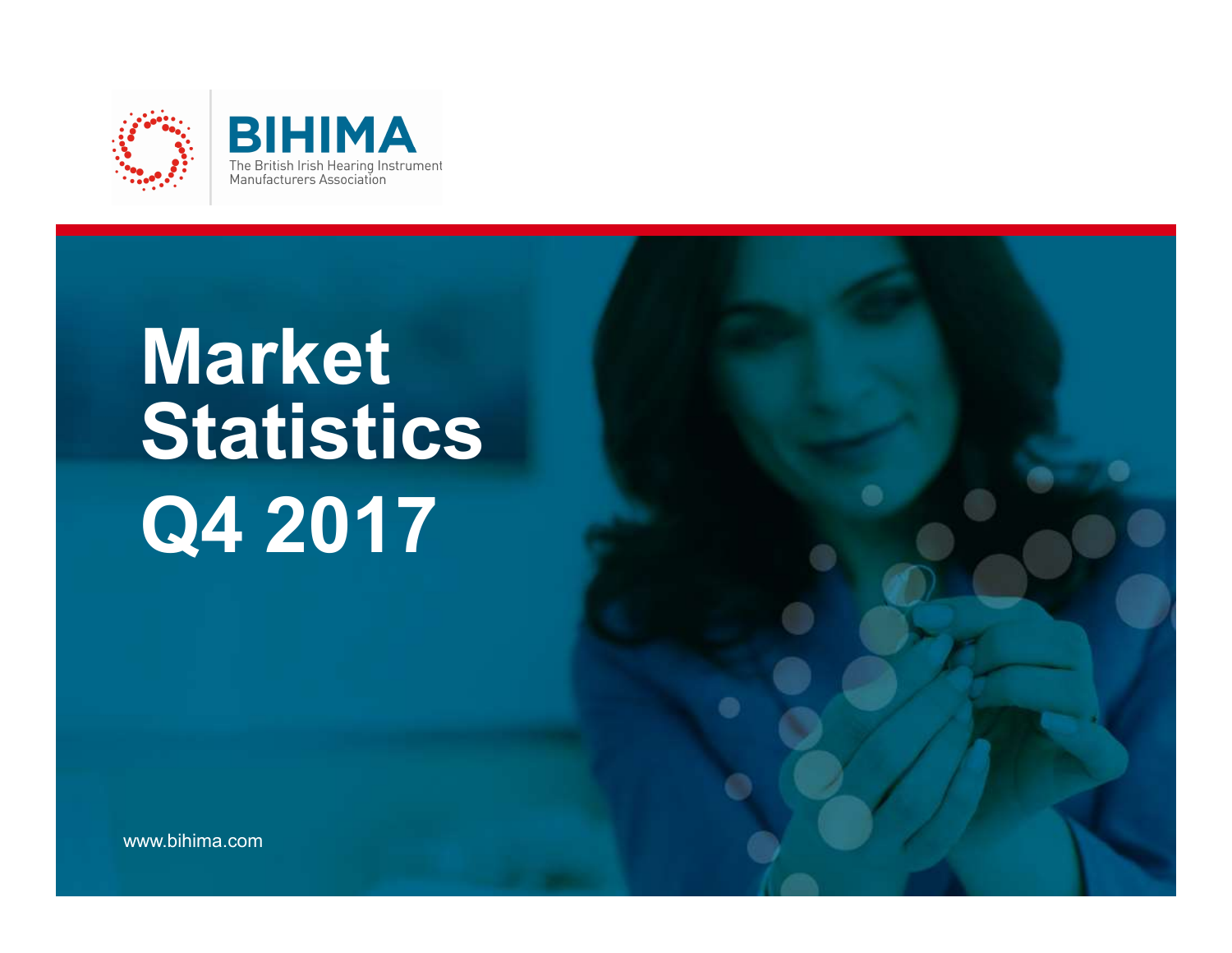



**Private** NHS



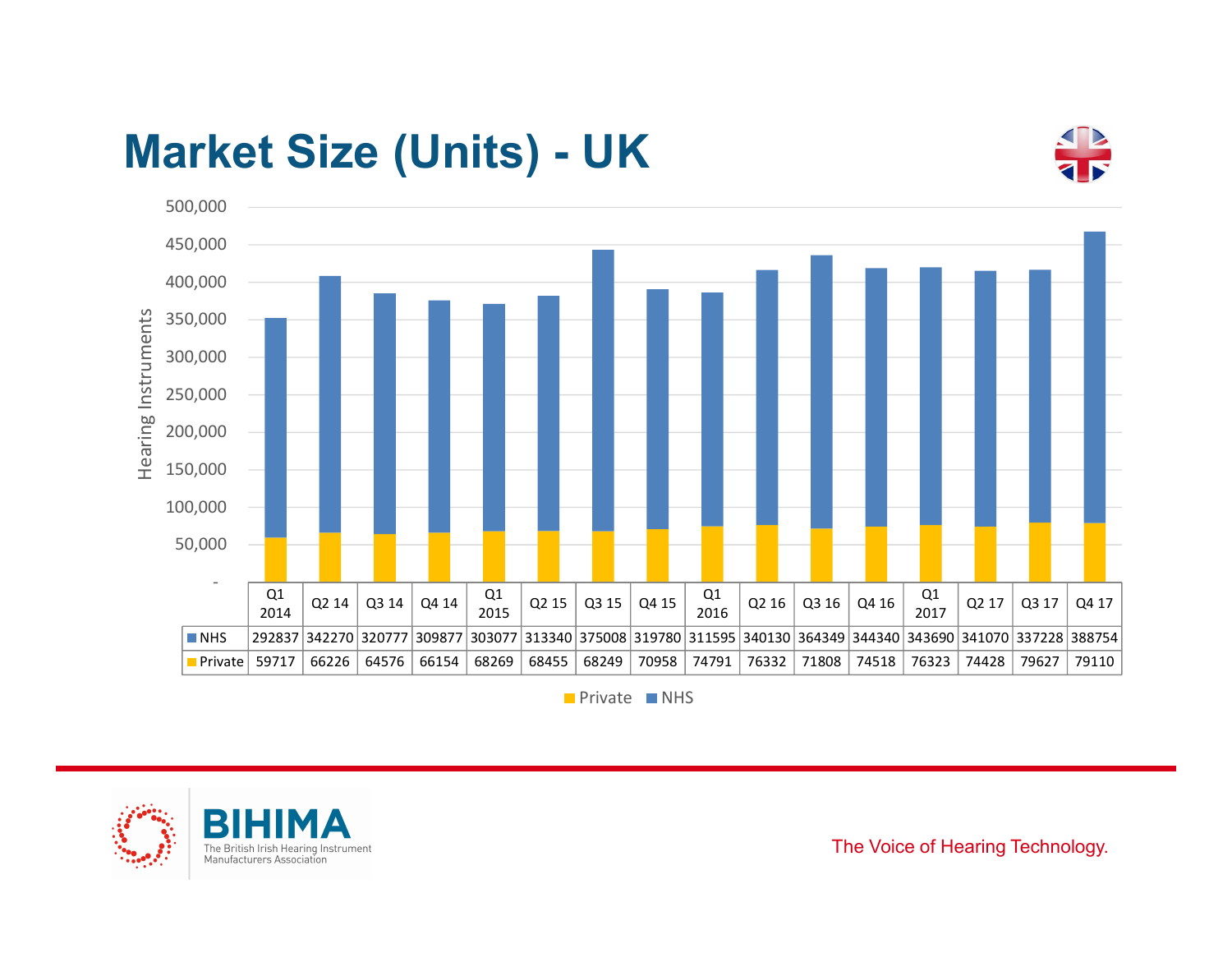



**Private** 



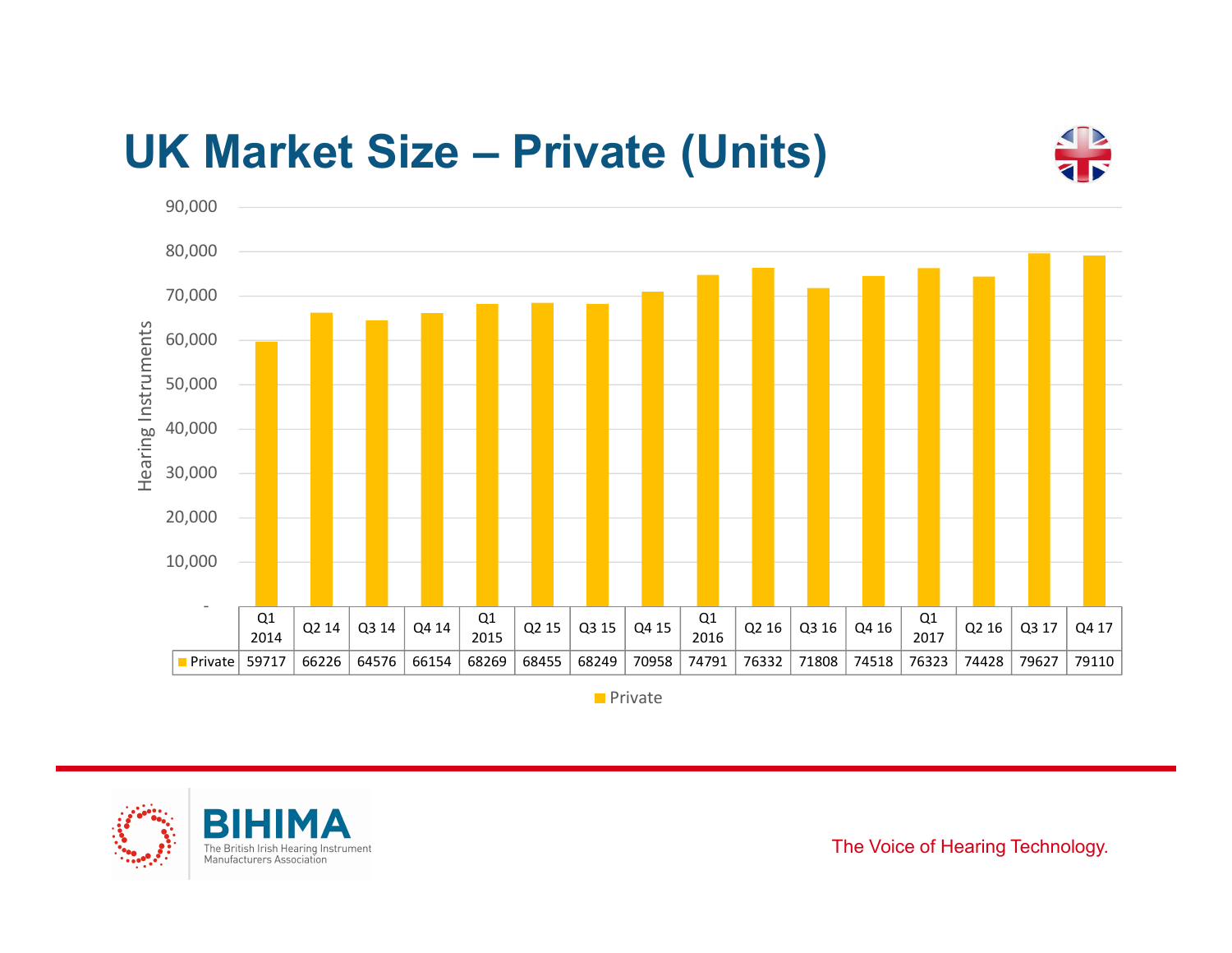



**NHS** 



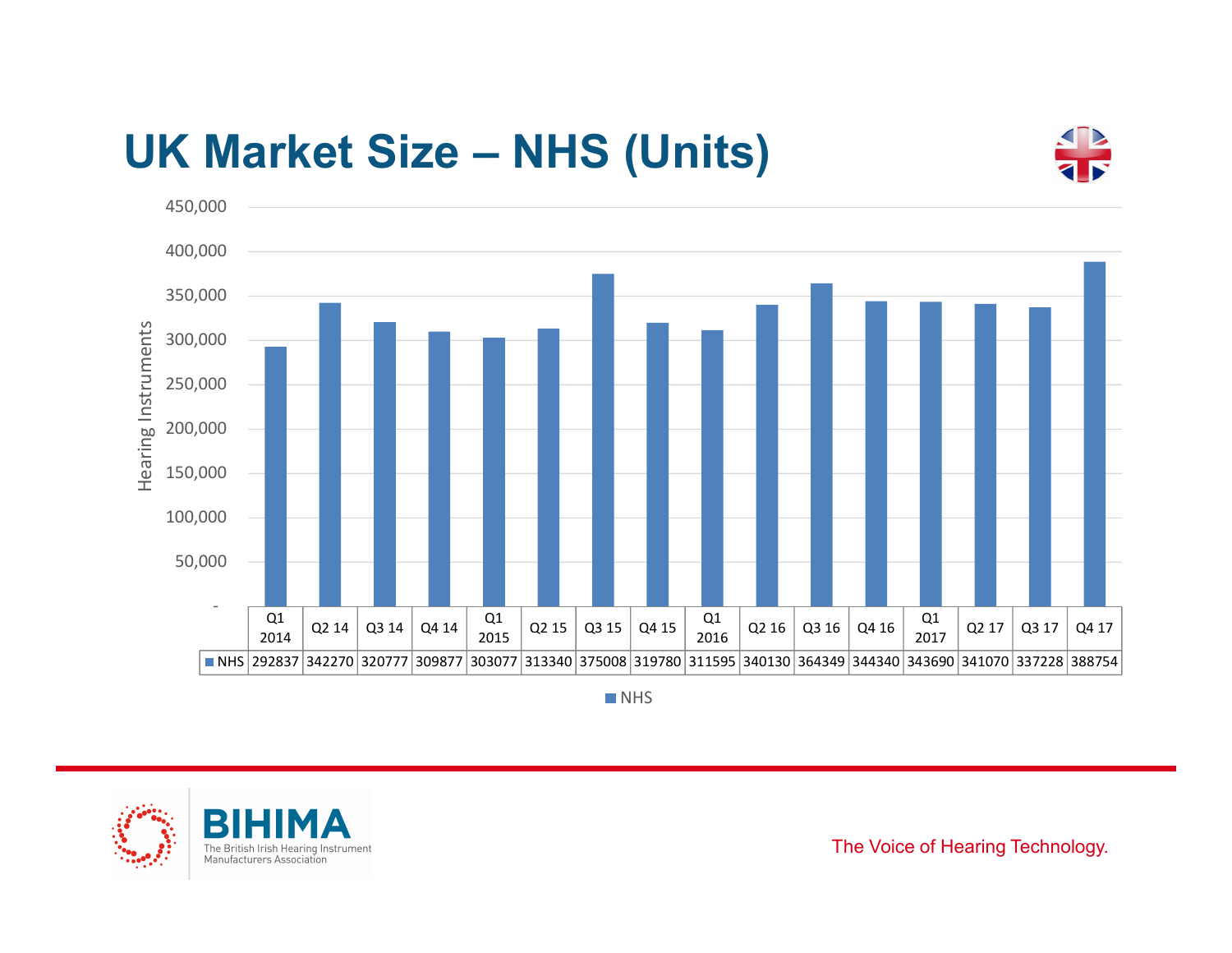



**Eire** 



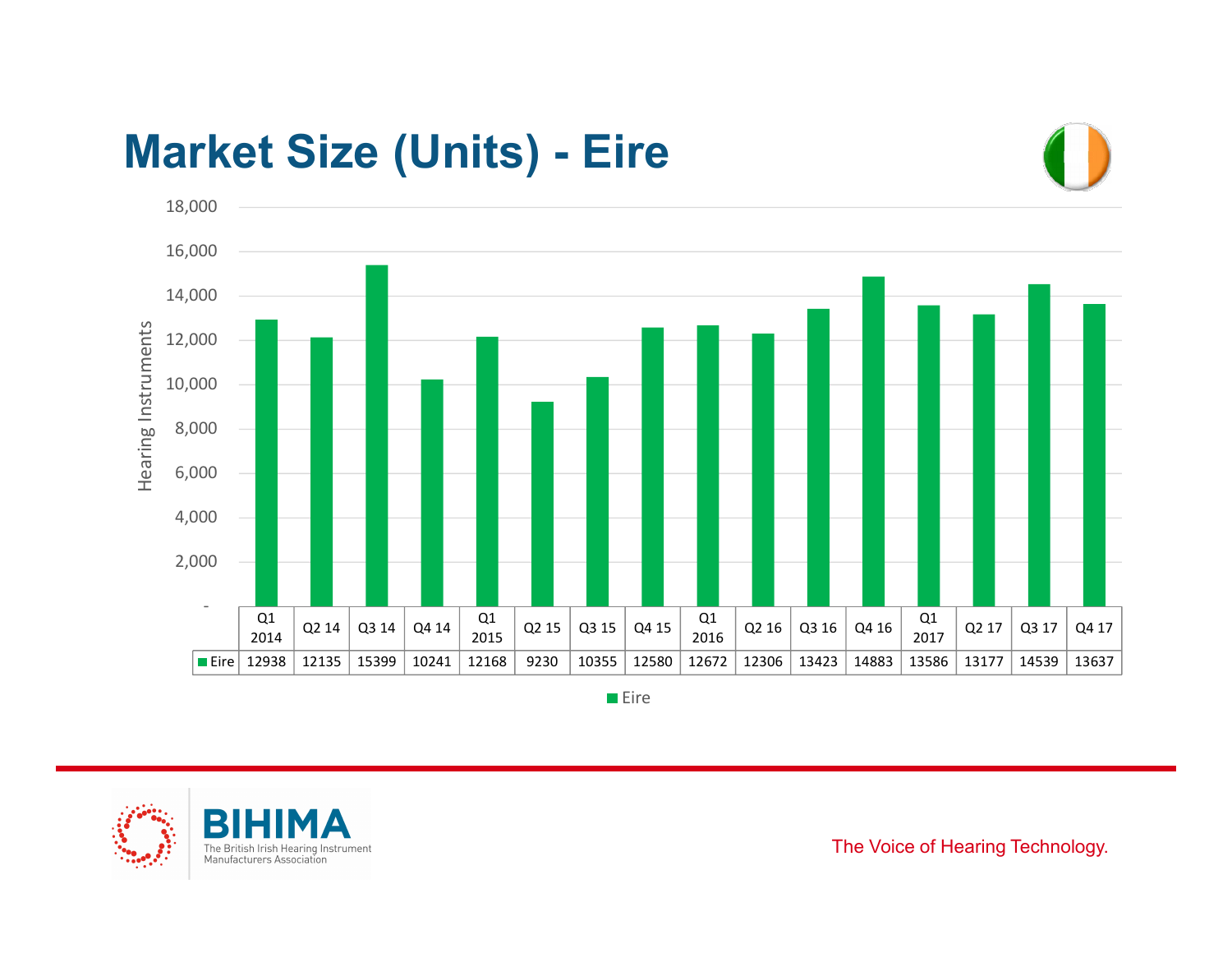



BTE RITE/RIC TTE CIC/IIC



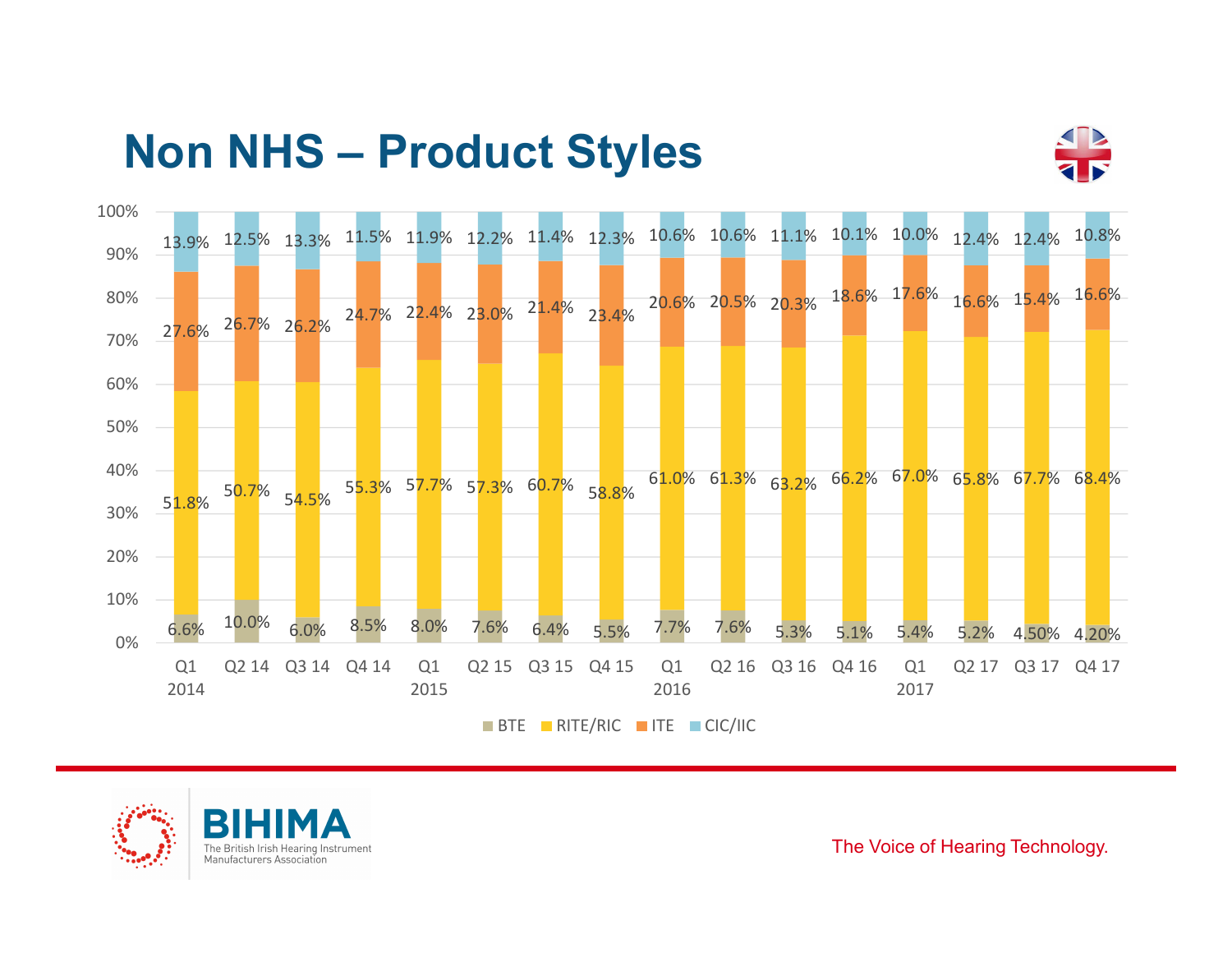



BTE RITE/RIC TITE CIC/IIC



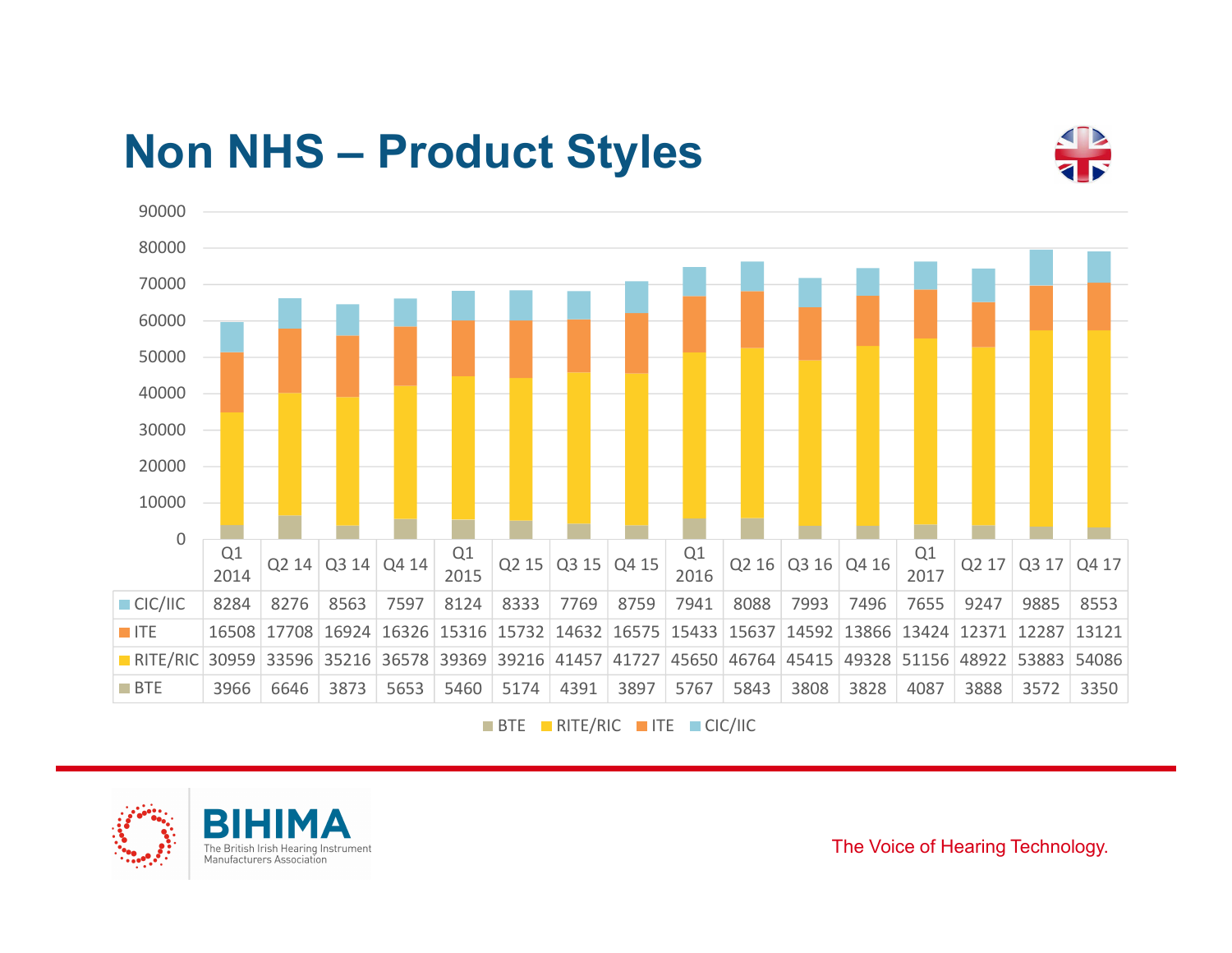## Private Market